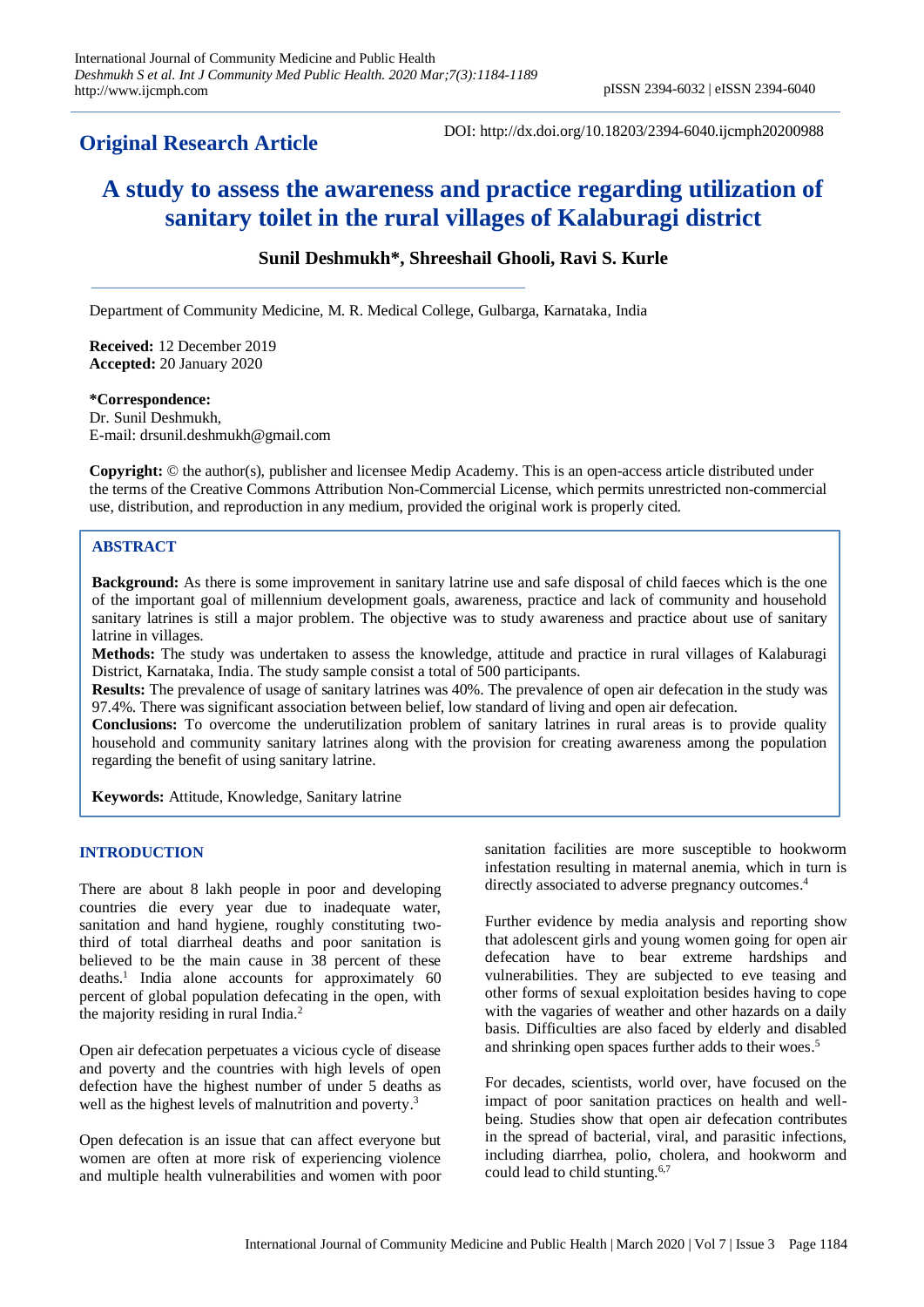The study was conducted to assess the knowledge and practice regarding utilization of sanitary toilet in the rural villages of Kalaburagi District.

#### *Objectives*

Objectives of the study were to assess the knowledge and practice regarding utilization of sanitary toilet in the rural villages of Kalaburagi District and to associate socioeconomic factors influencing the utilization of sanitary toilet in the rural villages of Kalaburagi District.

## **METHODS**

#### *Study settings*

The present study was carried out in villages of Kalaburagi District, Karnataka, India.

### *Study period*

The study was conducted for a period of 3 months.

#### *Inclusion criteria*

Age 12 years and above of either sex were included in the study.

#### *Exclusion criteria*

Below 12 years of either sex were excluded.

### *Data analysis*

The data was analyzed using Microsoft Excel (SPSS Version 16.0 Software) and the results are explained in frequency percentage and ANOVA Test was applied for statistical significance.

A cross-sectional study was conducted in a selected rural area called Hiroli and Bhimpurwhich has a population of 6000 residents with around 900 houses. Both come under HiroliPrimary Health Centre, Kalaburagi District, North Karnataka. All the participants were personally contacted and interviewed using predesigned and pretested questionnaire. The study was conducted from June 2019 to October 2019. The sample size of 500 was calculated using the formula ( $n = pq/d^2$ ). The prevalence (p) of knowledge about sanitary toilet use was found to be 60% (Sidhraj J study),  $q = 100$ -p and d for error as 5% at 95% confidence interval.<sup>7</sup> They were selected randomly to ascertain the validity of the questionnaire and feasibility of the study. All the persons above 12 years from each household, who were permanent residents of the village, were selected by simple random sampling technique using computer generated random table method. Informed consent was taken from the participants before the study.

A pre-designed and pretested questionnaire was used to collect the data which included various questions

regarding the knowledge, attitudes and practices related to their toilet use. Data was entered in Excel sheet and analyzed using SPSS 20 version software. Analysis was done using frequency and percentages. Chi-square test was used to find the association between important sociodemographic variables and knowledge, attitude and practicesand ANOVA Test was applied for statistical significance.

Socio-economic status was calculated using Modified B. G. Prasad Classification using the average consumer price index for the year 2019. Ethical clearance was obtained from Institutional Ethical Committee of M.R. Medical College, Kalaburagi.

### **RESULTS**

#### **Table 1: Socio demographic distribution of the study participants (n=500).**

| Socio demographic<br><b>Variables</b> | <b>Number</b> | Percentage |  |  |  |  |
|---------------------------------------|---------------|------------|--|--|--|--|
| Age (in years)                        |               |            |  |  |  |  |
| $12 - 18$                             | 85            | 17         |  |  |  |  |
| $19 - 30$                             | 135           | 27         |  |  |  |  |
| $31 - 40$                             | 140           | 28         |  |  |  |  |
| $41 - 50$                             | 90            | 18         |  |  |  |  |
| 51 and above                          | 50            | 10         |  |  |  |  |
| <b>Gender</b>                         |               |            |  |  |  |  |
| Male                                  | 238           | 47.6       |  |  |  |  |
| Female                                | 262           | 52.4       |  |  |  |  |
| <b>Marital status</b>                 |               |            |  |  |  |  |
| Married                               | 420           | 84         |  |  |  |  |
| Unmarried                             | 80            | 16         |  |  |  |  |
| <b>Educational qualification</b>      |               |            |  |  |  |  |
| Illiterate                            | 340           | 68         |  |  |  |  |
| Literate                              | 160           | 32         |  |  |  |  |
| Occupation                            |               |            |  |  |  |  |
| Farmer                                | 220           | 44         |  |  |  |  |
| Housewife                             | 150           | 30         |  |  |  |  |
| <b>Students</b>                       | 60            | 12         |  |  |  |  |
| <b>Business</b>                       | 45            | 9          |  |  |  |  |
| Employee                              | 25            | 5          |  |  |  |  |
| Socioeconomic status                  |               |            |  |  |  |  |
| Class III                             | 65            | 13         |  |  |  |  |
| Class IV                              | 230           | 46         |  |  |  |  |
| Class V                               | 205           | 41         |  |  |  |  |

Most of the participants in this study were aged between 31 - 40 years, 262 (52.4%) participants were females. About 340(68%) were illiterates, and 160 (32%) literates. Majority of the participants were farmers 220 (44%) and 150 (30%) were housewives. About 230 (47.2%) participants belonged to class IV 205 (42.9%) class V and 65 (13.2) class III and most of them 340 (68%) were married.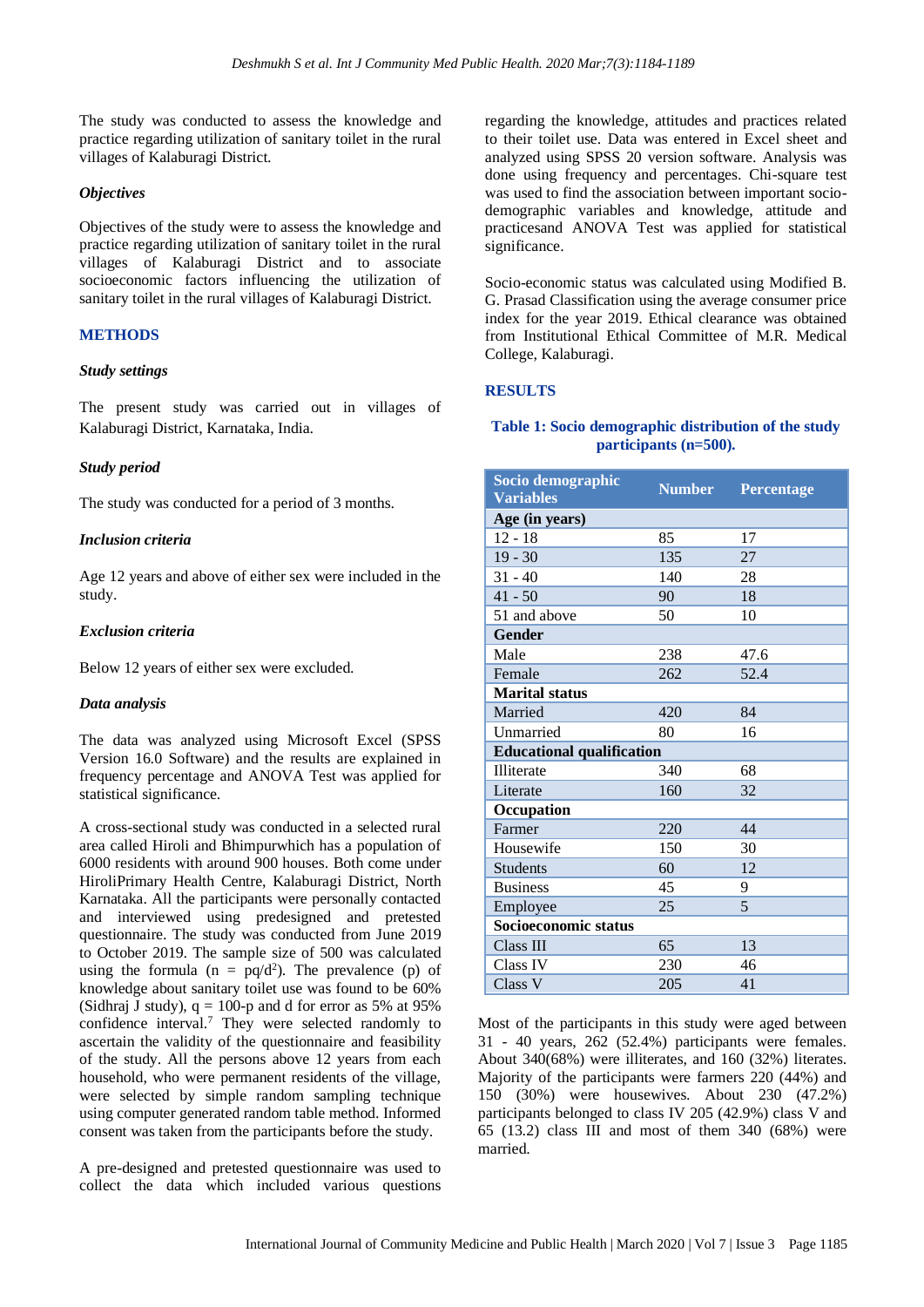# **Table 2: Distribution of participants according to their knowledge about sanitary toilets.**

| <b>Questions related to knowledge</b>                    | <b>Frequency</b>  | $\frac{0}{0}$ |
|----------------------------------------------------------|-------------------|---------------|
| Is there any toilet facility in the<br>house?            | 200               | 40            |
| All members use toilet at home?                          | $\mathbf{\Omega}$ | 0             |
| Whether children use toilet<br>facility?                 | 10                | 2             |
| Are you aware of any toilet<br>provision services?       | 50                | 10            |
| Are there any harmful effects of<br>open air defecation? | 38                | 7.6           |
| Is there any disadvantage of<br>household toilet?        | 350               | 70            |
| Can toilet cause any disease?                            | 35                |               |

#### **Table 3: Distribution of study participants according to their attitude about sanitary toilets.**

| <b>Questions related to attitude</b>                           | <b>Frequency</b> | $\frac{0}{0}$ |
|----------------------------------------------------------------|------------------|---------------|
| Do you want to own a household<br>toilet?                      | 375              | 75            |
| Can household toilet provide<br>privacy?                       | 365              | 73            |
| Do you feel comfortable going<br>open air defecation?          | 120              | 24            |
| Is there any stigma related to<br>practicing household toilet? | 395              | 79            |
| Is household toilet consume<br>more water?                     | 300              | 80            |
| Do you want to use public<br>toilet?                           | 100              | 20            |
| Is it necessary to own toilet                                  | 365              | 73            |

#### **Table 4: Distribution of study participants according to their practices.**

| <b>Questions related to practices</b>                        | <b>Frequency</b> | $\frac{0}{\alpha}$ |
|--------------------------------------------------------------|------------------|--------------------|
| Do you practice open air<br>defecation?                      | 487              | 97.4               |
| Do you have public toilet in your<br>village?                | 40               | 8                  |
| Do you wear footwear while going<br>for open air defecation? | 470              | 94                 |
| Do you own toilet                                            | 200              | 40                 |
| Do children use toilet?                                      | 6                | 1.2                |
| Do you clean toilet after<br>defecation?                     | 15               | 3                  |
| Do you wash your hands after<br>defecation?                  | 460              | 92                 |

# **Table 5: Distribution of the study participants according to their overall awareness sanitary toilets (n=500).**

|                  |            | <b>Frequency</b> | $\frac{0}{0}$ |
|------------------|------------|------------------|---------------|
|                  | Good       | 14               | 2.8           |
| <b>Knowledge</b> | Average    | 391              | 78.2          |
|                  | Poor       | 95               | 19            |
| <b>Attitude</b>  | Positive   | 263              | 52.6          |
|                  | Acceptable | 132              | 26.4          |
|                  | Negative   | 105              | 21            |
| <b>Practice</b>  | Good       | 38               | 7.6           |
|                  | Average    | 308              | 61.6          |
|                  | Poor       | 154              | 30.8          |

**Table 6: Association between key socio demographic variables and knowledge regarding sanitary toilets in the study, participants (n=500).**

| Socio demographic                | <b>Knowledge</b> |         |      |              |                             |
|----------------------------------|------------------|---------|------|--------------|-----------------------------|
| <b>Factors</b>                   | Good             | Average | Poor | <b>Total</b> | Chi square test and p value |
| Age (in years)                   |                  |         |      |              |                             |
| $12 - 18$                        | 8                | 65      | 12   | 85           |                             |
| 19 30                            | 5                | 106     | 24   | 135          | $\chi^2 = 5.67$<br>p > 0.05 |
| $31 - 40$                        | 3                | 113     | 24   | 140          |                             |
| $41 - 50$                        | 1                | 72      | 17   | 90           |                             |
| $>50$                            | $\mathbf{0}$     | 34      | 16   | 50           |                             |
| Gender                           |                  |         |      |              |                             |
| Male                             | 9                | 191     | 38   | 238          | $\chi^2$ =2.123 p>0.05      |
| Female                           | 8                | 199     | 55   | 262          |                             |
| <b>Educational qualification</b> |                  |         |      |              |                             |
| Illiterate                       | $\boldsymbol{0}$ | 255     | 85   | 340          | $\chi^2$ =28.74 p<0.001     |
| Primary                          | $\mathfrak{H}$   | 91      | 5    | 101          |                             |
| Secondary                        | 12               | 44      | 3    | 59           |                             |
| Socioeconomic status             |                  |         |      |              |                             |
| Class III                        | 10               | 52      | 3    | 65           | $\chi^2$ =25.93 p<0.001     |
| Class IV                         | $\overline{4}$   | 194     | 32   | 230          |                             |
| Class V                          | $\overline{2}$   | 141     | 62   | 205          |                             |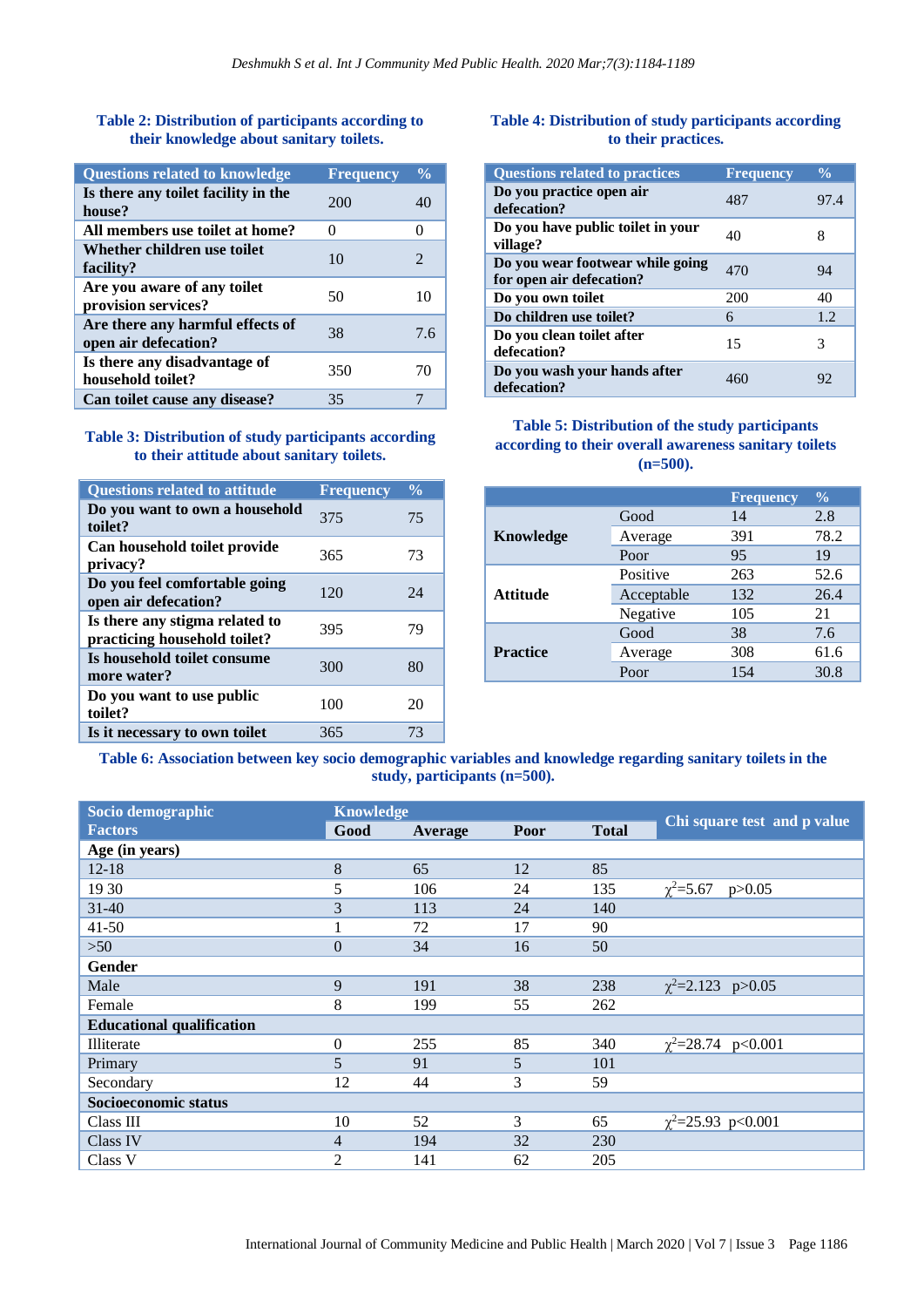| Socio demographic                | <b>Attitude</b> |         |                |              |                              |
|----------------------------------|-----------------|---------|----------------|--------------|------------------------------|
| <b>Factors</b>                   | Good            | Average | Poor           | <b>Total</b> | Chi square test and p value  |
| Age (in Years)                   |                 |         |                |              |                              |
| $12 - 18$                        | 68              | 12      | $\mathfrak{S}$ | 85           |                              |
| 19 30                            | 97              | 28      | 10             | 135          | $\chi^2 = 17.74$<br>p<0.01   |
| $31 - 40$                        | 64              | 43      | 33             | 140          |                              |
| $41 - 50$                        | 24              | 31      | 35             | 90           |                              |
| $>50$                            | 10              | 18      | 22             | 50           |                              |
| Gender                           |                 |         |                |              |                              |
| Male                             | 126             | 64      | 48             | 238          | $\chi^2 = 3.051$<br>p > 0.05 |
| Female                           | 137             | 68      | 57             | 262          |                              |
| <b>Educational qualification</b> |                 |         |                |              |                              |
| Illiterate                       | 131             | 114     | 95             | 340          |                              |
| Primary                          | 81              | 12      | 8              | 101          | $\chi^2 = 16.35$<br>p<0.01   |
| Secondary                        | 51              | 6       | 2              | 59           |                              |
| Socioeconomic status             |                 |         |                |              |                              |
| Class III                        | 54              | 9       | 2              | 65           | $\chi^2 = 28.91$<br>p<0.001  |
| Class IV                         | 143             | 67      | 20             | 230          |                              |
| Class V                          | 66              | 56      | 83             | 205          |                              |

# **Table 7: Association between key socio-demographic and attitude regarding sanitary toilets in the study participants (n=500).**

**Table 8: Association between key socio-demographic variables and practice regarding toilets in the study participants (n=500).**

| Socio demographic                | <b>Practice</b> |         |                |              |                             |  |  |
|----------------------------------|-----------------|---------|----------------|--------------|-----------------------------|--|--|
| <b>Factors</b>                   | Good            | Average | Poor           | <b>Total</b> | Chi-square test and p value |  |  |
| Age (in years)                   |                 |         |                |              |                             |  |  |
| 12 - 18                          | 13              | 53      | 19             | 85           | $\chi^2 = 36.41$<br>p<0.001 |  |  |
| $19 - 30$                        | 21              | 106     | 8              | 135          |                             |  |  |
| $31 - 40$                        | 3               | 98      | 39             | 140          |                             |  |  |
| $41 - 50$                        | $\overline{0}$  | 32      | 58             | 90           |                             |  |  |
| $>50$                            |                 | 19      | 30             | 50           |                             |  |  |
| Gender                           | 22              | 161     | 55             | 238          |                             |  |  |
| Male                             | 16              | 147     | 99             | 262          | $\chi^2 = 12.63$<br>p<0.01  |  |  |
| Female                           |                 |         |                |              |                             |  |  |
| <b>Educational qualification</b> | $\overline{2}$  | 189     | 149            | <b>340</b>   |                             |  |  |
| Illiterate                       | 15              | 82      | 4              | 101          |                             |  |  |
| Primary                          | 21              | 37      |                | 59           | $\chi^2 = 83.65$<br>p<0.001 |  |  |
| Secondary                        |                 |         |                |              |                             |  |  |
| Socioeconomic status             | 23              | 37      | 5 <sup>5</sup> | 65           |                             |  |  |
| Class III                        | 13              | 158     | 59             | 230          | $\chi^2 = 32.79$<br>p<0.001 |  |  |
| Class IV                         | $\overline{2}$  | 113     | 90             | 205          |                             |  |  |
| Class V                          |                 |         |                |              |                             |  |  |

The overall knowledge among study participants 95 (19%) was poor, 391 (78.2%) average and 14 (2.8) good were as attitude among 263 (52%) acceptable 132  $(26.4\%)$  and negative 105  $(21\%)$ . In the study it was found that the participants who belonged to low socio economic status and illiterates had poor knowledge about sanitary latrines and it was found that, participants in higher age group used toilets than those in lesser age group and attitude was better in higher socioeconomic participants.



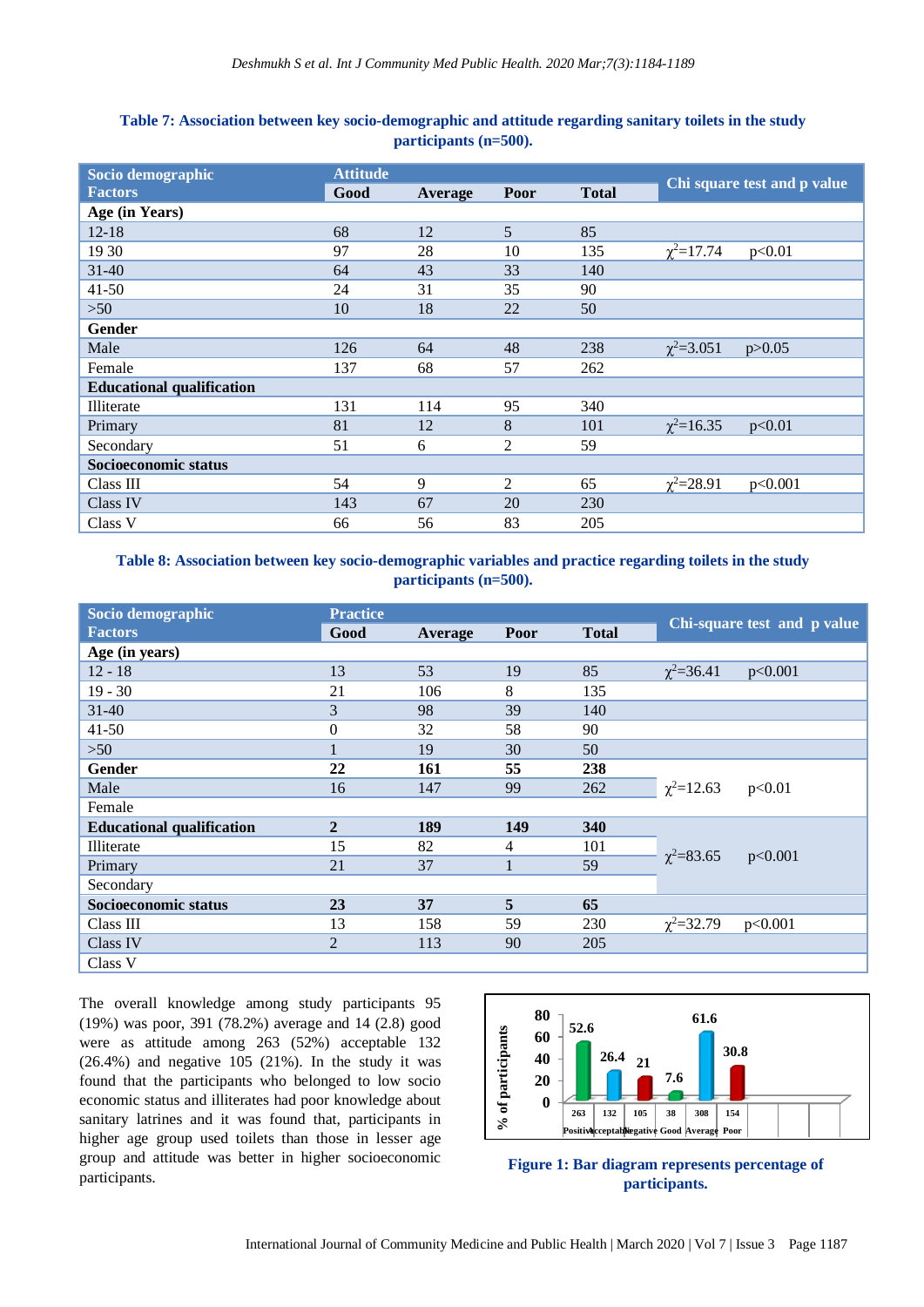#### **DISCUSSION**

The study was conducted to know the knowledge, attitude and awareness level regarding sanitary latrines in the villages bordering Maharashtra in Northern part of Kalaburagi District. Most of the study participants were married 420 (84%) and aged between 31 - 40 years. In the study sample female participants were more than male 262 (52.4%) and majority of them belong to lower socioeconomic status were most of them were illiterate 340 (68%).

A study from Pune, Maharashtra recorded majority (67.8%) of participants were in the age group of more than 50 years.<sup>8</sup> In a study from Mtawara, Tanzania, more than half  $(54.8%)$  were aged in between  $40 - 49.9$  In present study, majority of the participants (53%) were females which was different from another study where majority of participants were males  $(79.1\%)$ .<sup>10</sup> Majority 350 (87.5%) of the participants were illiterates. A study from rural Bangladesh reported 55.3% had attended school at some point of time.<sup>11</sup> Almost all the study participants belonged to low socioeconomic status which was similar to other study conducted in Ethiopia.<sup>11</sup>

In the present study majority of them were practicing open air defecation 487 (97.4%) although about 200 (40%) of the participants were having sanitary toilets constructed in their house. Regarding washing of hands after defecation and wearing of chapels most of the participants 470 (92%) wash their hands and all the participants wear chapels while going for defecation.

Many studies conducted in India and African countries have similar finding which will guide the international agencies to focus their efforts in these areas.12-14 Maharashtra, India showed that hand washing with soap and water after defecation was practiced by 38%.<sup>13</sup> Most of them (70.1%) were using footwear while going for defecation which was similar to another study in Bangladesh.<sup>15</sup>

In the study it was found that the participants who belonged to low socio economic status and illiterates had poor knowledge about sanitary latrines and it was found that, participants in higher age group used toilets than those in lesser age group and attitude was better in higher socioeconomic status participants. Similar studies conducted in South-East Asian countries also have shown that higher education and socio-economic status will affect the sanitary toilet use in a positive way.<sup>16-17</sup>

#### *Limitations*

The study should be conducted in the other rural areas and also a comparison can be done with the urban area.

#### **CONCLUSION**

The present study showed that the knowledge, attitude and practices regarding importance of sanitary toilet are

very low in a study population. Majority of the villagers were practicing open air defecation. Most of the households did not have a sanitary latrine and households who have constructed latrine but are not being used. There is a need to impart health education regarding importance of use of sanitary toilet and motivate the community to use.

*Funding: No funding sources Conflict of interest: None declared Ethical approval: The study was approved by the Institutional Ethics Committee*

#### **REFERENCES**

- 1. Preventing diarrhoea through better water, sanitation and hygiene. World Health Organization 2014.
- 2. Lahiri S, Yegbemey RN, Goel N, Mathew L, Puri J. Promoting latrine use in rural India. Int Initiative Impact Eval. 2017;5:1-38.
- 3. Banerjee AB, Pasha MAM, Fatima A, Isaac E. A study on open air defecation practice in rural Nandivargram village, Andhra Pradesh. Int J Bioassays. 2013;2(7):1051-4.
- 4. Saleem M, Burdett T, Heaslip V. Health and social impacts of open defecation on women: a systematic review. BMC Public Health. 2019;19:158.
- 5. Gopal S, Sarkar R, Banda K, Govindarajan J, Harijan BB, Jeyakumar MB, et al. Study of water supply and sanitation practices in India using geographic information systems: some design and other considerations in a village setting. Indian J Med Res Mar. 2009;129(3):233-41.
- 6. Park K. Preventive and social medicine. Banaridas Bhanot Publishers, 25<sup>th</sup>edi. 2005:701.
- 7. Panda PS, Chandrakar A, Soni GP. Prevalence of open air defecation and awareness and practices of sanitary latrine usage in a rural village of Raipur district. Int J Community Med Public Health. 2017;4(9):3279-82.
- 8. Bhardwaj A, Surana A, Mithra P, Singh A, Panesar S, Chikkara A. et al. A community based cross sectional study on use of sanitary latrines in a rural set up in Maharashtra. IAPSM Healthline J. 2013;4:89-92.
- 9. Kema K, Semali I, Mkuwa S, Kagonji I, Temu F, Ilako F, Mkuye M, et al. Factors affecting the utilisation of improved ventilated latrines among communities in Mtwara Rural District, Tanzania. Pan Afr Med J. 2012;13(1):4.
- 10. Akter T, Ali AR, Dey NC. Transition overtime in household latrine use in rural Bangladesh: a longitudinal cohort study. BMC Public Health. 2014;14:721.
- 11. Awoke W, Muche S. A cross sectional study: latrine coverage and associated factors among rural communities in the district of bahir dar zuria, Ethiopia. BMC Public Health. 2013;13:99.
- 12. Barnard S, Routray P, Majorin F, Peletz R, Boisson S, Sinha A, et al. Impact of Indian total sanitation